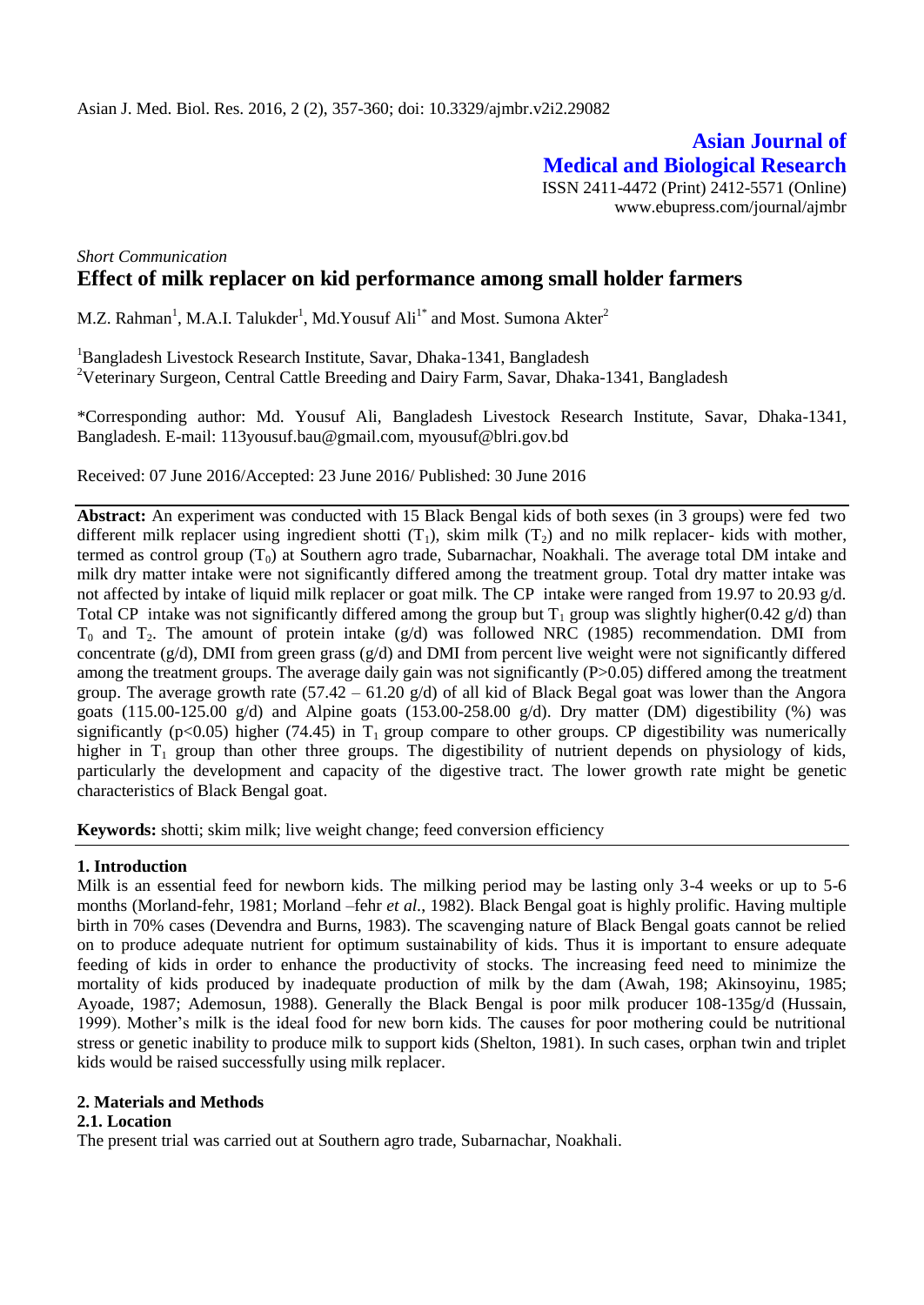## **2.2. Animals and design**

Fifteen Black Bengal kids of both sexes at average 15 days of age were used in the milk replacer trial. The kids were suckled their mother since birth until  $10\pm 2$  days of age, then they were separated from their dams. At beginning of the trial, the individual average body weight (kg) of kid was 1.78±0.30. The kids were housed in an individual pens with a layer of straw bedding. There were three treatments with five replications. The groups were a) kids with mother (T0), b) using ingredient shotti  $(T_1)$ , c) using skim milk  $(T_2)$ . Under  $T_0$ , kids were separated their mother except suckling time.

## **2.3. Feed ingredients and milk replacer preparation**

The locally available feed ingredients were used to formulate the milk replacer. The ratio of different ingredient of 100g dry milk replacer was presented in Table 1.

100g feed mixed with worm fresh clean water then it was boiled for five minutes and after boiling it was cooled then pour into bottle feeder and fed. Milk replacer was prepared at 100g mixture/1 litre worm water and then boiled it at least five minutes and again cooled at  $35-37^\circ$  C, and then it was suckled to the kids.

## **2.4. Feeding and animal management**

Kids were suckled five times in a day, 7.00 A.M, 10.00 A.M, 1.00 P.M, 6.00 P.M and 10.00 PM, respectively in a control  $(T_0)$  group. The others two treatments of milk replacers were fed five times in a day followed by  $(T_0)$ group. Milk intake was determined by marking scale with bottle feeder before and after drinking. After onset the experiment, the kid starter and soft green grass were provided at  $27<sup>th</sup>$  and  $36<sup>th</sup>$  days, respectively. Kid starter (CP-26.5% and M/D- 11.23) and green grass (DM-20.50; CP-11.28; ADF 24.85 and ash -16.98) were given thrice a day at 7.00A.M., 1.00 P.M and 8.00 P.M, respectively. Kid's weight was recorded weekly before feeding. The sample of milk replacers, kid starter, green grass and refusal were taken during growth and intake trial. On the day 60 of the experiment, metabolism trial was carried out during  $4<sup>th</sup>$  days with five animals per group. The faeces and urine were collected every morning before the animals were fed during metabolic period. In order to minimize the loss of nitrogen, 100 ml 6N  $H_2SO_4$  was added to the bucket for urine collection. The quantity of urine collected for each animal was measured by using a graduated measuring cylinder. The 10% of the bulk was taken and frozen until require for analysis.

### **2.5. Chemical analysis**

The compositions of feed sample and faeces, and nitrogen for the urine samples were analyzed by using the AOAC (1995).

### **2.6. Statistical analysis**

The result of feed intake, digestibility and growth were analyzed by one way ANOVA using computer software package of SPSS (11.0 versions).

### **3. Results and Discussion**

### **3.1. Nutrient intake**

The nutrients intake of different group of kids was presented in Table 2. The average total DM intake and milk dry matter intake were not significant among the treatment group. Total dry matter intake was not affected by intake of liquid milk replacer or goat milk. The ranged of crude protein (CP) intake were from 19.97 to 20.93 g/d. Total CP intake was not significant difference among the group but  $T_1$  group was slightly higher than  $T_0$ and  $T_2$ . The amount of protein intake (g/d) was followed NRC (1985) recommendation. The other parameters such as DMI from concentrate  $(g/d)$ , DMI from green grass  $(g/d)$  and DMI from percent live weight were not significantly different with the treatment groups.

# **3.2. Live weight change and feed conversion efficiency**

The data on live weight gain and feed conversion efficiency are presented in Table 3. The average daily gain was not significant (P>0.05) difference among the treatment group. The average growth rate (57.42 – 61.20  $g/d$ ) of all kid of Black Begal goat was lower than the Angora goats (115.00-125.00 g/d) (Sahlu *et al*., 1992) and Alpine goats (153.00-258.00 g/d) (Andrighetto *et al*., 1994). The lower growth rate might be genetic characteristics of Black Bengal goat. The live weight gain and feed conversion efficiency were not significantly (p>0.01) different with the treatment groups.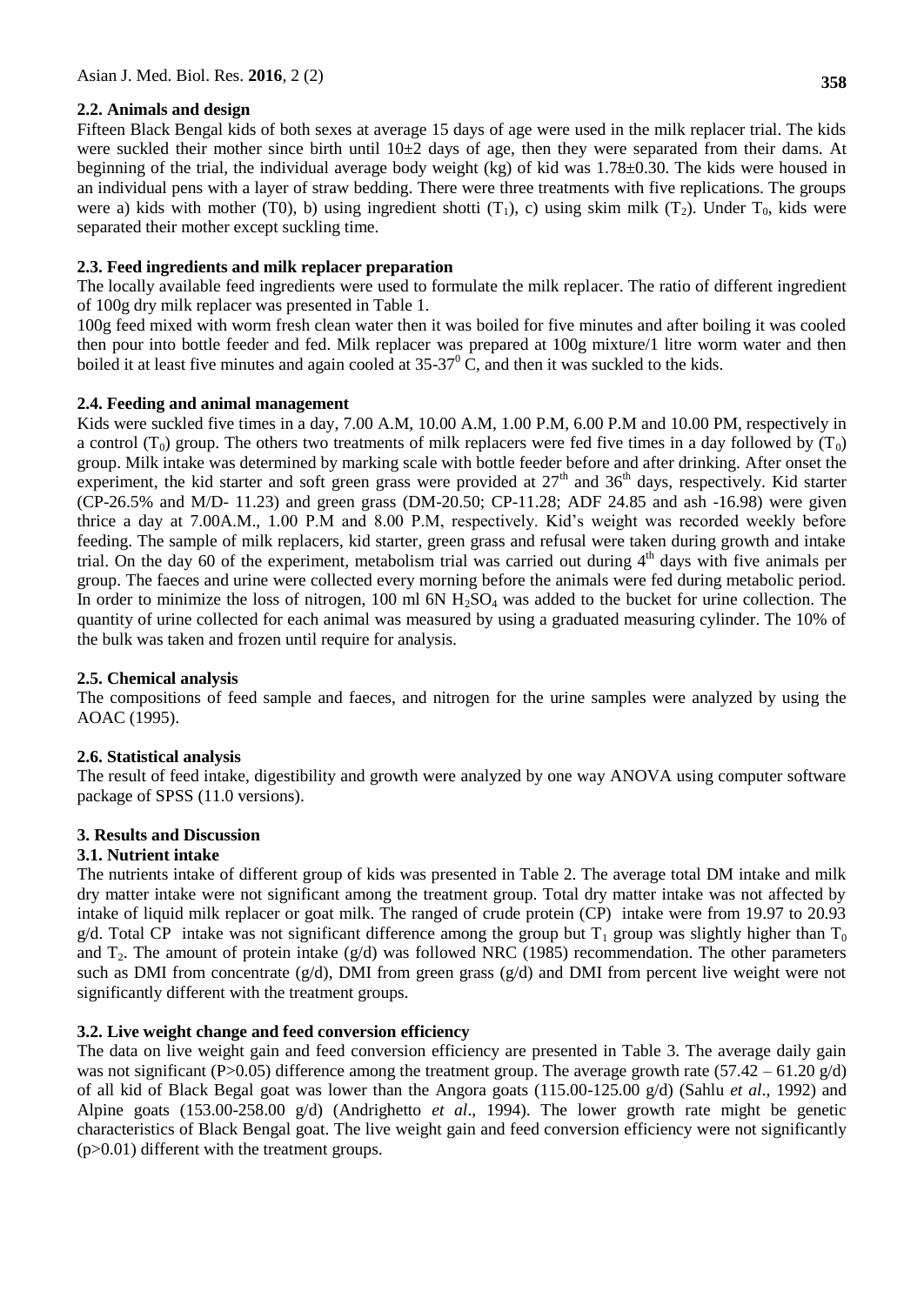### **3.3. Nutrient utilization**

The digestibility and N-utilization data are presented in Table 4. Dry matter (DM) digestibility (%) was significantly ( $p<0.05$ ) higher (74.45) in T<sub>1</sub> group compare to other groups. CP digestibility was numerically higher in  $T_1$  group than other three groups. The digestibility of nutrient depends on physiology of kids, particularly the development and capacity of the digestive tract (Roy, 1980 and Thivend *et al*., 1980). All feeds were consumed in to abomasums through esophageal groove in new born kids. The esophageal groove was reflex continues to function for several months until continuous milk feeding. The post natal development of the ruminant's stomach is related to live weight, age and diet (Sanz Sampelayo *et al.*, 1987). The Nitrogen retention percentage was not significantly (P>0.05) different in the treatment groups but higher values found in  $T_1$  group. The nitrogen requirements of growing goat kids depend on nitrogen sources, level, growth rate and body composition.

| Ingredient      | <b>Composition-1</b> | <b>Composition-2</b> |
|-----------------|----------------------|----------------------|
| Shotti          | 19                   |                      |
| Skim milk       | -                    | 70                   |
| Soybean meal    | 64                   | -                    |
| Maize ground    |                      | 20                   |
| Soybean oil     | 15                   |                      |
| Salt            |                      |                      |
| <b>DCP</b>      | 0.5                  | 1.5                  |
| Vit-min. Premix | 0.5                  | 0.5                  |
| Total           | 100                  | 100                  |

|  |  |  | Table 1. Feed composition of different milk replacer (g/100g). |  |  |  |
|--|--|--|----------------------------------------------------------------|--|--|--|
|  |  |  |                                                                |  |  |  |

|  |  |  |  |  | Table 2. Effect of different milk replacer on nutrients intake. |  |  |
|--|--|--|--|--|-----------------------------------------------------------------|--|--|
|--|--|--|--|--|-----------------------------------------------------------------|--|--|

| <b>Parameters</b>             |                  | <b>SED</b>               | Level of            |      |           |
|-------------------------------|------------------|--------------------------|---------------------|------|-----------|
|                               | With dam $(T)$   | <b>Composition-1 (T)</b> | Composition-2 $(T)$ |      | sig.      |
| Concentrate DM intake $(g/d)$ | $42.79 \pm 1.67$ | $43.21 \pm 0.89$         | $42.32 \pm 1.57$    | 1.44 | NS        |
| Green grass DM intake $(g/d)$ | $11.99 \pm .67$  | $12.32 \pm 0.11$         | $12.51 \pm 0.37$    | 0.46 | <b>NS</b> |
| Milk DM intake $(g/d)$        | $35.11 \pm 3.21$ | $36.43 \pm 0.91$         | $36.96 \pm 1.98$    | 2.11 | <b>NS</b> |
| Total DM intake $(g/d)$       | 89.89            | $91.96 \pm 1.88$         | $91.79 \pm 3.12$    | 2.88 | <b>NS</b> |
| DM intake (% live weight))    | $1.56 \pm 0.12$  | $1.62+0.09$              | $1.69 \pm 0.13$     | 0.13 | <b>NS</b> |
| Total CP intake $(g/d)$       | $20.93 \pm 0.87$ | $21.98 \pm 0.85$         | $19.97 \pm 0.93$    | 0.88 | <b>NS</b> |

NS= Non significant, DM= Dry Matter intake, CP= Crude Protein

**Table 3. Effect of different milk replacer on an average daily gain (ADG) and feed conversion efficiency (FCE).**

| <b>Parameters</b>          | <b>Treatments</b> (Mean $\pm$ SE) |                          |                     |      | Level of |
|----------------------------|-----------------------------------|--------------------------|---------------------|------|----------|
|                            | With dam $(T)$                    | <b>Composition-1 (T)</b> | Composition-2 $(T)$ |      | sig.     |
| Initial Live weight (kg)   | $1.72 \pm 0.23$                   | $1.69 \pm 0.19$          | $1.94 \pm 0.16$     | 0.34 | NS       |
| Final Live weight (k.g)    | $5.94 \pm 0.34$                   | $6.00 \pm 0.19$          | $5.96 \pm 0.33$     | 0.51 | NS       |
| Average Daily Gain $(g/d)$ | $60.29 \pm 3.78$                  | $61.2$ $0 \pm 3.11$      | $57.42 \pm 3.46$    | 3.84 | NS       |
| FCE (kg feed DM/kg gain)   | $0.95 \pm 0.06$                   | $0.99 \pm 0.07$          | $1.09 \pm 0.05$     | 0.09 | NS       |

NS= Non significant, FCE= Feed Conversion Efficiency

| <b>Parameters</b>         |                  | <b>SED</b>          | Level of            |      |              |
|---------------------------|------------------|---------------------|---------------------|------|--------------|
|                           | With dam $(T)$   | Composition-1 $(T)$ | Composition-2 $(T)$ |      | significance |
| DM digestibility $(\%)$   | $69.12 \pm 3.33$ | $74.45 \pm 2.12$    | 69.98 $\pm 2.43$    | 2.34 | ∗            |
| $CP$ digestibility $(\%)$ | $75.12 \pm 1.98$ | $79.43 \pm 1.78$    | $76.12 \pm 2.42$    | 2.98 | NS           |
| OM digestibility (%)      | $72.23 \pm 3.78$ | $74.43 \pm 2.90$    | $75.43 \pm 1.98$    | 3.31 | NS           |
| N retention $(\%)$        | $65.43 \pm 2.67$ | $68.79 \pm 3.23$    | $63.74 + 4.21$      | 3.65 | NS           |

NS= Non significant, \*P<0.05 DM= Dry Matter, CP= Crude Protein, OM= Organic Matter, N= Nitrogen